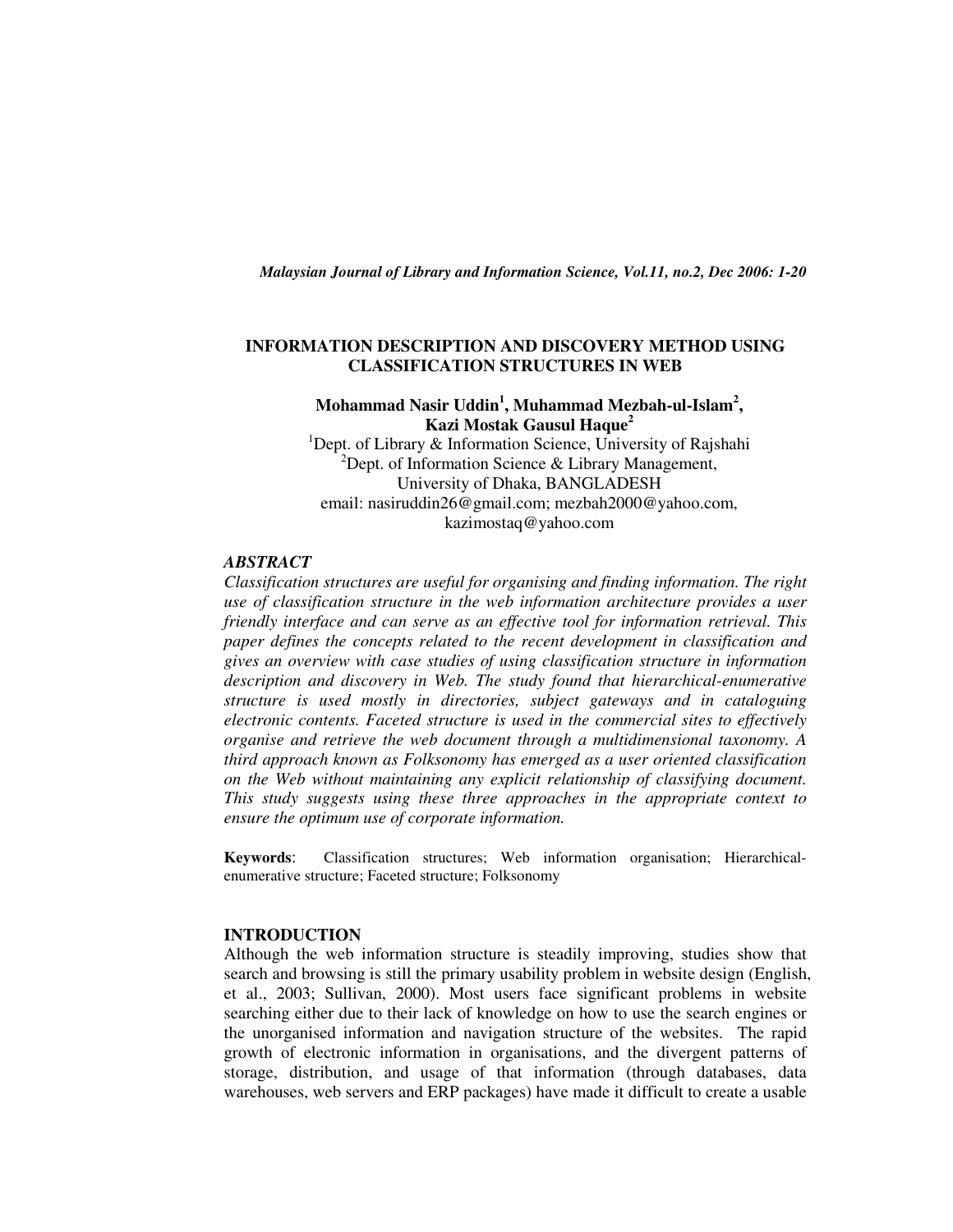web interface that can properly articulate the information content of an organisation. This results to the improper use of companies' electronic information because of the imperfect structure and knowledge representation in the Web. One of the main reasons behind the problems, specifically, in the eyes of information manager, is that most websites and search engines do not allow any classification or clustering of metadata keywords, and controlled vocabulary, while many words have multiple meanings depending on the context. Therefore, search engines often provide results that are imprecise and unnecessary. A study on 69 websites (King, 2004) found that the most common usability problem was poorly organised search results, affecting 53 percent of sites studied, followed by poor information architecture, affecting 32 percent of sites. This shows a major challenge for the organisations in efficiently finding content from the Web.

The central research issue of this study is how the use of classification system in Web can reduce the problem of information overload and searching. The application of formal classification schemes to aid retrieval in a network environment, specifically in developing the information architecture on the Internet is comparatively a recent phenomenon. However, the library community, over many years, have been using subject indexing systems (the use of a controlled vocabulary to assign indexing terms to documents) along with the use of hierarchical classification schemes (grouping documents into a hierarchical structure of subject categories) to describe and retrieve document resources. During the first period of the development of networked information services, many specialists especially those from the computer science community, explored the value of library subject description systems for the accomplishments of full-text indexing software. Since the 1990s, the use of classification structures for organising information and browsing architecture of websites for a better navigation has become important to website designers. In addition, the structure of the enumerative classification system and thesaurus used in libraries has encouraged the computer science professionals to develop domain based ontology to enhance searching. Now classification systems are used widely in classifying information products, industry products, in organising web portals, web directories (such as Yahoo! and Google), Intranet content management and in knowledge management.

Nevertheless, there is a wide gap in researching the best possible use of classification system in the electronic environment, which can significantly improve the information structure of the Web and can serve as a retrieval tool. Given the ground, this study examines some of the issues such as the impact and value of using classification structures in the Web, the current practice utilizing the classification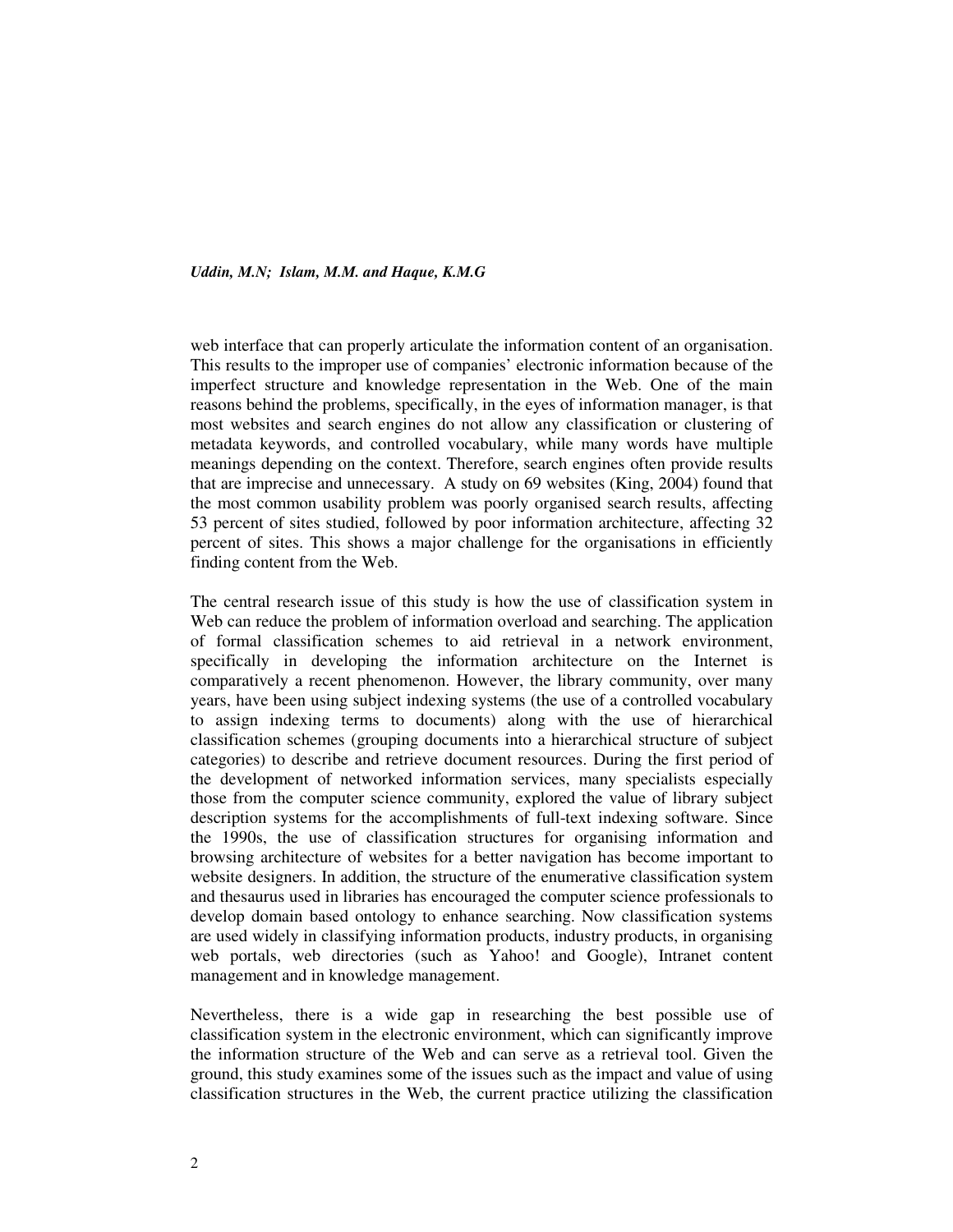systems, and how classification systems aid in information retrieval, searching and browsing. This paper also describes the conceptual understanding of the related terms and finally develops a standard to use classification/taxonomy structures for designing a better web information architecture.

#### **CONCEPT OF CLASSIFICATION**

The term classification is often used interchangeably with the terms cataloguing, categorizing, taxonomy and ontology. These are the ways of organising information into categories according to likeness or differences. Classifications are systems that cluster (group/categorise) entities or concepts based on shared attributes or divide an entity or concept into smaller/ narrower entities/concepts based on some rule of division. It is an act of placing an object or concept into a set or sets of categories based on its properties, and external attributes such as colour or geography with underlying semantic relationship (Rees, 2003). Usually, the relationships expressed in classifications are not essential, but arbitrary. Stefik (1995) states, "To classify something is to identify it as a member of a known class." However the main purpose of classification is to guide users to a body of information.

Many refer to classifications as 'taxonomies' in the context of Knowledge Management (KM) and enterprise information portals. In taxonomies, generally the relationships expressed between concepts are essential. In other words, taxonomies group on the basis of internal properties of the related pieces of information (Rees, 2004). For instance, all books are published items, but not all published items are books. In the relationship, published item is a super-ordinate category and the book is a subcategory. Taxonomies are commonly created from the bottom up from actual content by multidisciplinary teams, and tend to be more concise, reusable, more updatable than classifications (Conway & Sligar, 2002). The main purpose of taxonomies is to utilize the structure of thesauri to guide the user or computer through a body of information, most often hierarchically (Argo, 2004). The two most common relationships in a taxonomy are described by 'is a' and 'part of' relationship.The use of 'is a' relationships creates a 'linear' taxonomy; a tree-like structure that clearly depicts how entities relate to one another. In such a structure, each entity is the 'child' of only one 'parent class' as depicted in Figure 1. If we introduce 'part of' relationships, the structure may turn to complex and more difficult to interpret. The relationship can better be described by an ontology. Ontologies are defined as "an explicit formal specification of a shared conceptualization" (Borst, 1997). As discussed in Studer et al (1998),

• "explicit" means that "the type of concepts used and the constraints on their use are explicitly defined";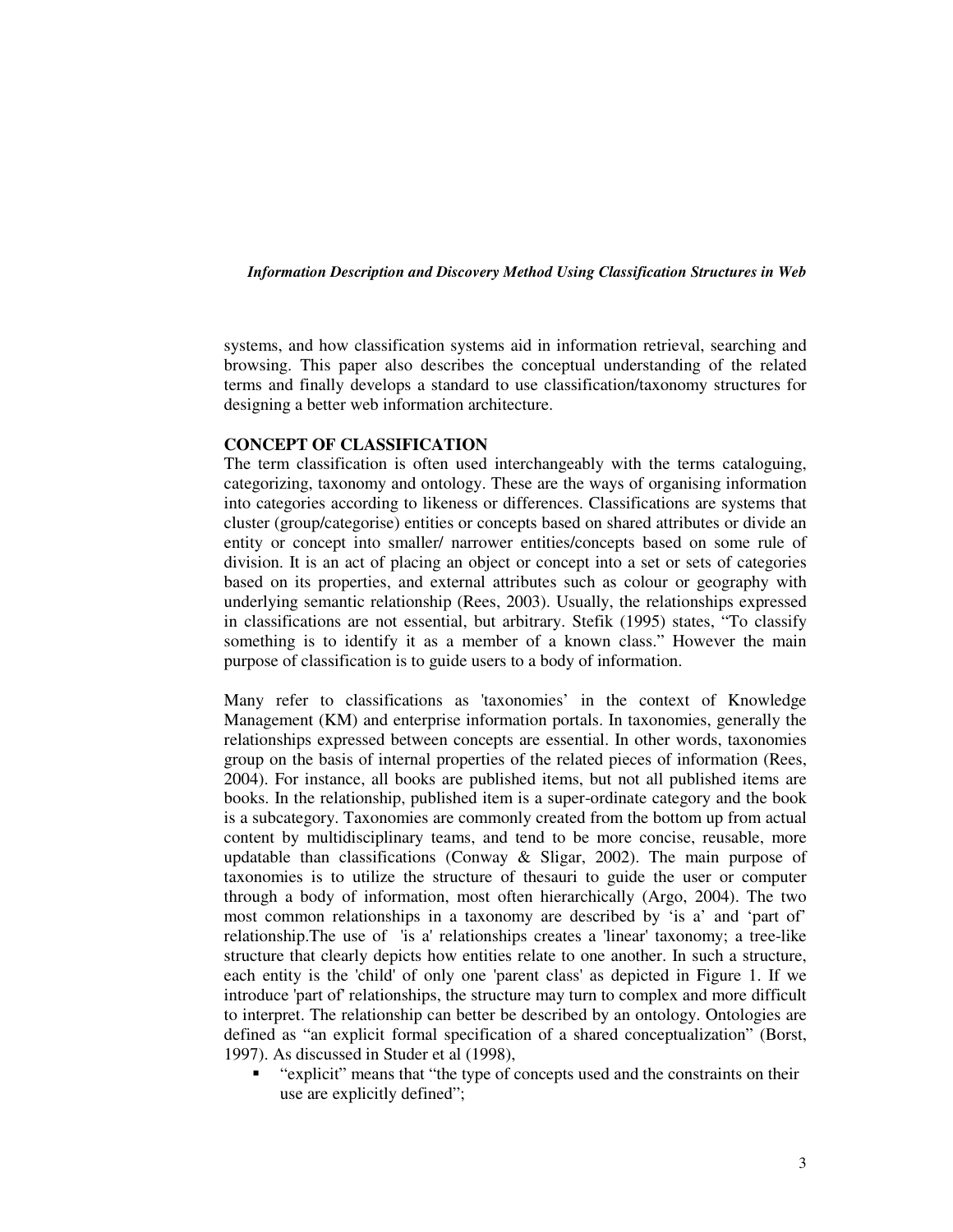- " "formal" refers to the fact that "it should be machine readable":
- "shared" reflects that the knowledge represented in an ontology "captures consensual knowledge, that is, it is not private to some individual, but accepted by a group";
- " "conceptualization" refers to "an abstract model of some phenomenon in the world by having identified the relevant concepts of that phenomenon.



Figure 1: Class Subclass Relationship in a Taxonomy

Ontology consists of a set of connected (networked) terms on specific domain knowledge. The terms are the representation of concepts, which allows unambiguous interpretation of terms for use by machines. Ontologies have been developed to solve the problems that arise from using different terminology to refer to the same concept or using the same term to refer to different concepts (Beck and Pinto, 2002). Ontologies can include many sub-class based taxonomies connected together (Edols, 2001). However, it creates a common vocabulary of concepts that can be used consistently for communication about specific domains, and guides the user in becoming proficient in the retrieval and understanding of a particular body of information. An example of sample crop-pest management ontology, which illustrates 'part of' relationship, is given in Figure 2. It shows that "Beet Armyworm" is an object within the "insect pest" class. There are several taxonomic superclass-class-subclass relationships, for example "crop" – "agronomic crop" – "soybeans". "Beat Armyworm" is associated with "Soybeans", specifically it is an "Insect Pest" of soybeans. Thus the concepts in ontology structure are networked, which can map from one concept to another and help in web searching. To represent ontologies in machine-readable way standard languages such as RDF, DAML/OIL and OWL can be used.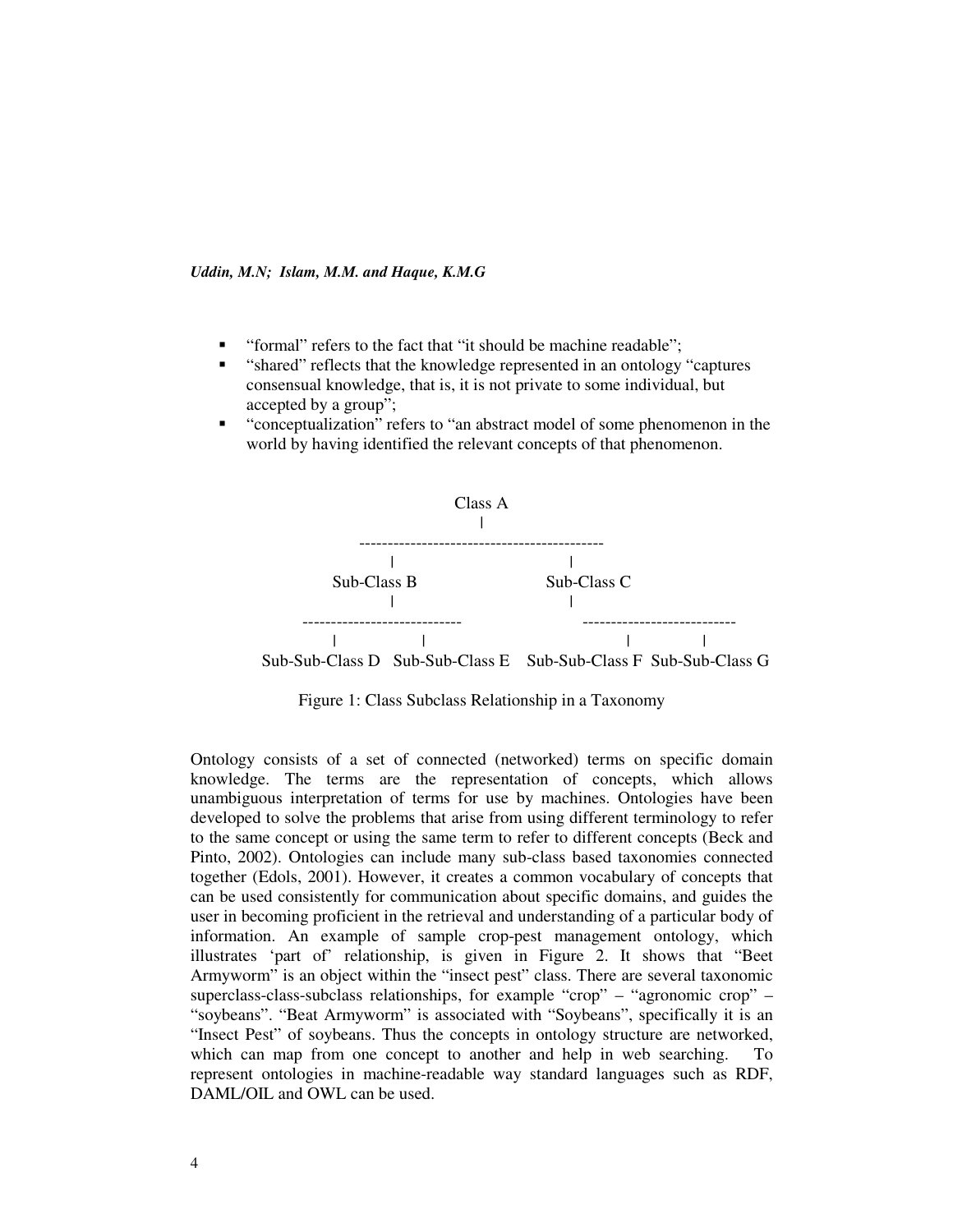

*Information Description and Discovery Method Using Classification Structures in Web*

Figure 2: A Sample Ontology for Crop-Pest Management (Beck and Pinto, 2002)

## **Types of Classification Structure**

There are four major classification structures, which form the foundation of different classification schemes. They are hierarchies, trees, paradigms and facet analysis (Kwasnik, 1999) and described as follows:

 *Hierarchies* are formed by dividing a whole into classes and sub-classes, using specific rules of division and subdivision. Concepts/entities organised into hierarchies follow 'is-a kind of ' relationship. Examples include: Genusspecies divisions in plant taxonomy; division of different diseases in Medline/MESH. A key feature of hierarchies is inheritance, where entities in a sub-class share all or most of the attributes of the higher-level class.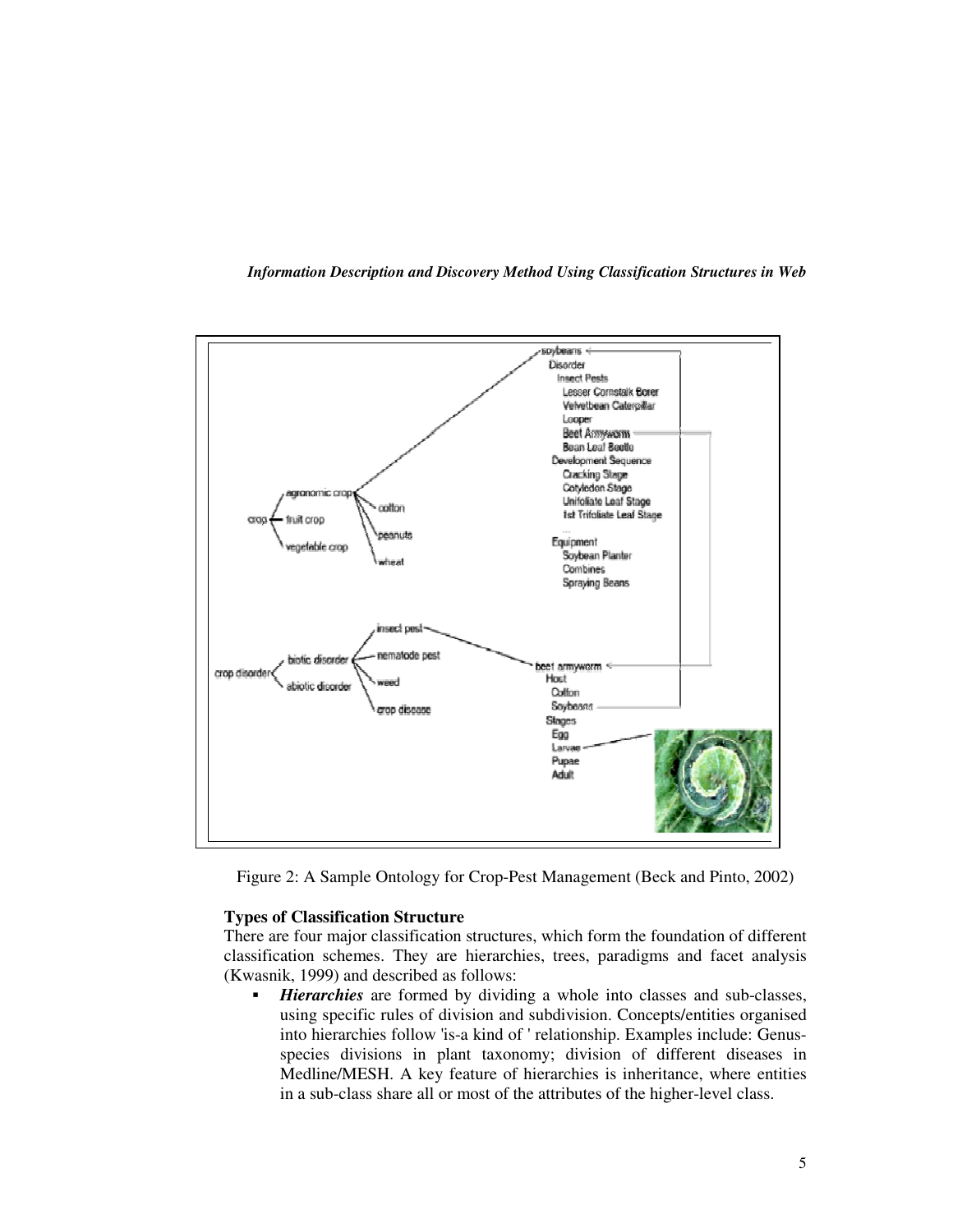- A *tree* divides and subdivides its classes based on specific rules for distinction just as in a hierarchy but does not assume the rules of inheritance. In a tree, entities have systematic relationships but not the generic 'is-a kind of' relationship. Examples: Chain of command in the army: generals colonels - captains - lieutenants - sergeants - privates; Partitive trees for example geographic areas, organs of a body and parts of a vehicle.
- *Paradigms* (or matrix) are a classificatory structure in which entities are described by the intersection of two attributes at a time. The resulting matrix reveals the presence or absence and the nature of the entity at the intersection. Example: gender (male, female) and kinship (parent, sibling, parent's sibling, parent's sibling's child) relationship.
- **Faceted Analysis** is not a representation structure but an approach to the classification process, which is first stated by SR Ranganathan. Any complex entity could be viewed from a number of perspectives or facets. Faceted approach has been reinterpreted and used in several fields for example computer software (for reuse), patents, books, and art objects ('art and architecture thesaurus').

The use of classification schemes in websites provides logical organisation of information resources and thereby efficient access to web resources. A site that organises its information architecture and knowledge with a classification scheme demonstrates the following advantages over sites which do not (Koch et al, 1997).

- *Content Browsing*: Browsing is particularly helpful for the inexperienced users who are not familiar with the content of a site, its structure and terminology. The structure of the classification scheme can be used to develop browsing by organising the knowledge materials and display them in different ways as a navigation aid.
- *Broadening and Narrowing Searches*: Classification schemes are hierarchical and therefore can be used to broaden (for improved recall) or narrow a search when required. Questions can be limited to individual parts of a collection (filtering) and the number of false hits can be reduced for improved precision.
- *Multilingual Access to a Collection*: Since classification systems often use notations independent from a specific language, indices in different languages can offer multilingual access to the same resources without any further changes to the collection. A searcher could enter search terms in a given language and those terms would then relate to the relevant parts of the classification system (as a switching language).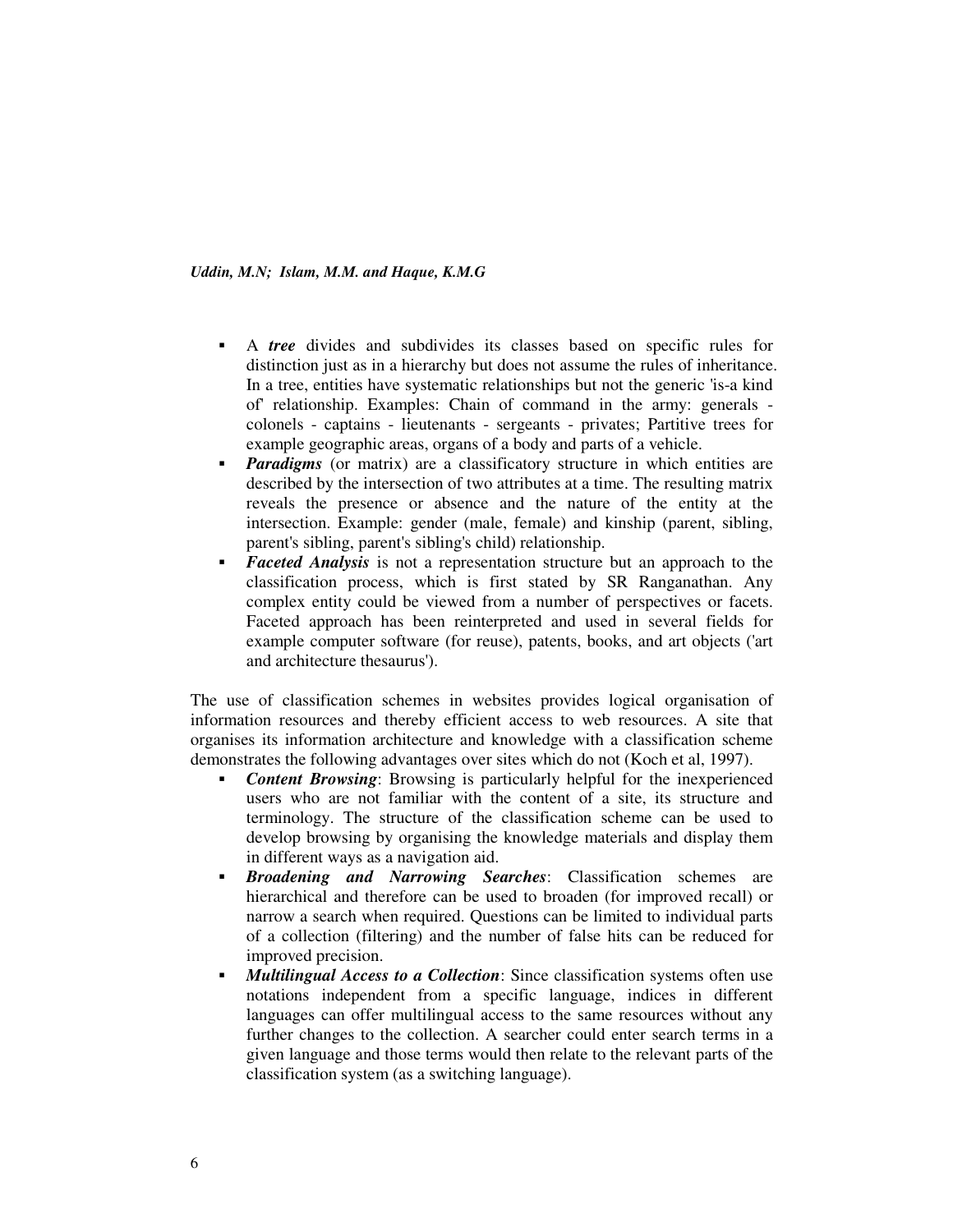- *Context*: Classification scheme gives context to the search terms used. For example, by using an ontology-based search the problem of homonyms (words which have the same form and spelling but a different meaning) can be partly overcome.
- *Partitioning and Manipulation of Database*: Large classified lists can be divided logically into smaller parts if required. Besides, the use of an agreed classification scheme could enable improved browsing and subject searching across databases.
- *Machine-Readable Format***:** Many classification schemes are available in machine-readable form, which also ensures interoperability. For example DDC (Dewey Decimal Classification) is distributed by Machine Access Readable catalogue (MARC)

However there is also some criticism in using classification systems in the Web, described as follows:

- *Illogical subdivision of classes*: Some popular schemes do not always subdivide classes in a logical manner (Buchanan, 1979; Rowley, 1987). This can make them difficult to use for browsing purposes.
- *Assimilating new areas of interest:* Classification schemes, since they are usually updated through formal processes by organised bodies, often reveal difficulty in reacting to new areas of study.
- *Cost and Complexity:* Use and maintenance of established classification systems may involve huge cost. Besides, the sophistication of the classification scheme may produce complexity among the user of the information system.

# **Current Use of Classification Structure in Web**

Most of the classification structure used in the Web is either hierarchicalenumerative or analytical synthetic (Faceted Approach). Apart from the library classifications used for organising books and other materials in libraries, classifications have been developed and used in variety of contexts. These include various standard industry taxonomies and ontologies, some of which are: Product and Service classification such as UNSPSC (United Nations Standard Product and Services Classification), Industrial Classification such as NAICS (North Americal Industrial Classification System), Plant taxonomies (Biosystematic codes in BIOSIS), software classifications (ACM Computing Classification) and Medical sciences (MeSH). Most of these classification schemes in different disciplines follow more or less the same kind of structure: clustering the entities based on their properties; structuring them in some level of hierarchy; and use symbols to maintain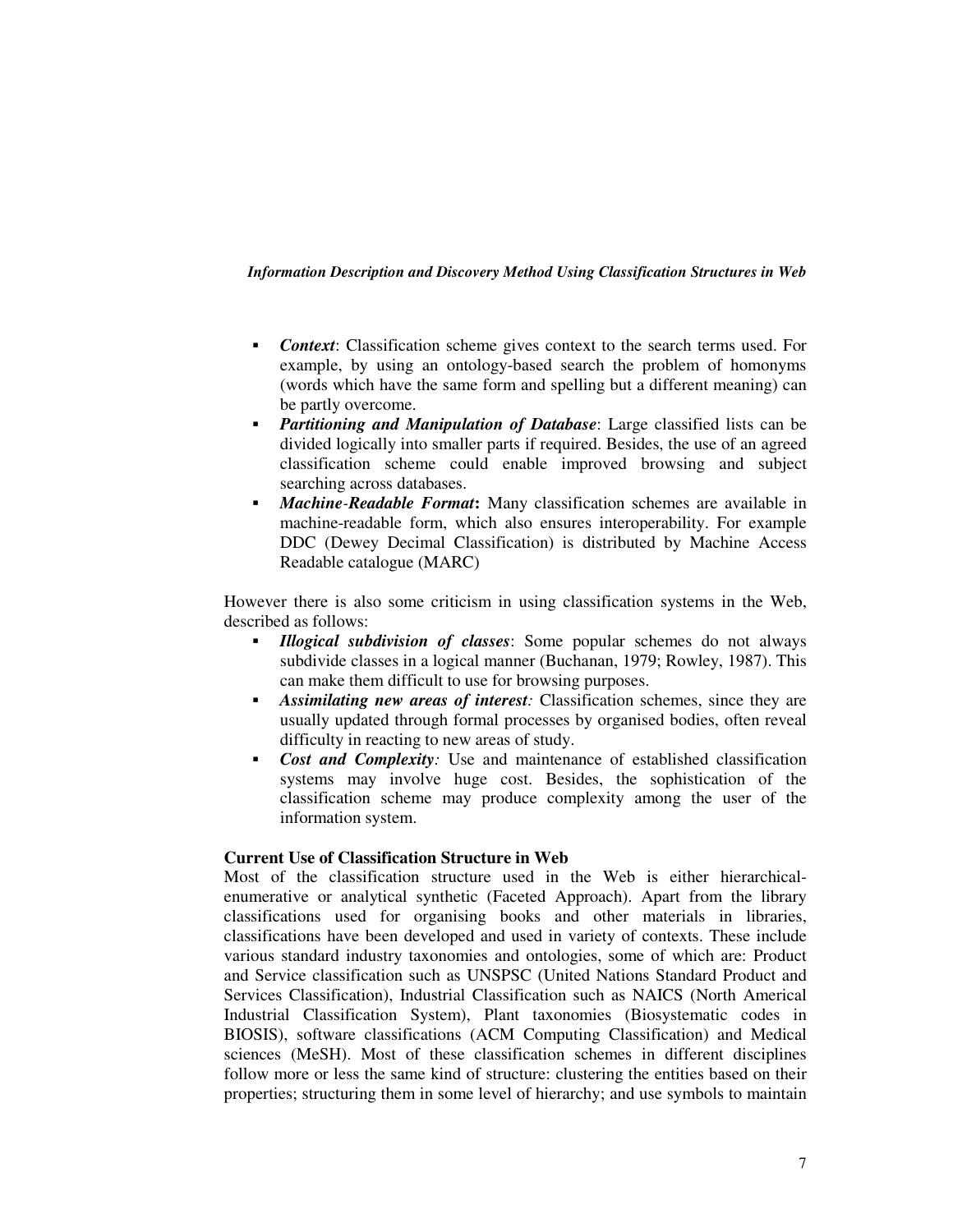the hierarchy. In the web environment, the structures of these classification systems are used as an effective tool of information retrieval and a cheaper way of improving search and navigation.

#### **a) Hierarchical-enumerative classification structure**

This structure refers to a taxonomic top-down scheme, in which knowledge is divided into progressively narrower and more specific categories (a hierarchy), where one object is typically located to one category. Enumerative classification assigns names to every subject and enumerates them, typically in a systematic order. There are different 'universal classification scheme' such as Subject specific scheme(NAICS and UNSPSC), and Home Grown Scheme (Ontology of Yahoo search service) that follow hierarchical enumerative structure. The term 'universal' schemes is used for schemes which aim to include all subjects, are global geographically, and multilingual in scope. The most widely used universal classification schemes are Dewey Decimal Classification (DDC), the Universal Decimal Classification (UDC) and the classification scheme devised by the Library of Congress (LCC). In DDC and UDC, the whole universe of knowledge is firstly divided into ten major classes, then each class is divided again into ten divisions forming a hundred divisions which are again divided into thousands sub-divisions. Thus the knowledge structure of DDC and UDC cover the whole field of knowledge and organised by hierarchies. In contrast, LCC is an enumerative system built on 21 major classes, each class being given an arbitrary capital letter between A-Z, with 5 exceptions (IOWXY). LCC notations are composed of repeated letters and numbers. Capital letters are used for main class and subclass notations while Arabic numerals are used for subdivisions further down the hierarchies (for example HB1-3840 Economic theory).

The DDC and UDC hierarchy in organising browsing sections is mostly used by websites, which provide cataloguing resource services, Internet subject gateways, and directory services. Examples are BUBL (bubl.ac.uk/), NISS Directory of Networked Resources (www.lub.lu.se/tk/demos/ao/niss.htm), GERHARD in the Deutsche Forchungsgemeinschaft (DFG) funded project GERHARD (German Harvest Automated Retrieval and Directory), OMNI (Organising Medical Networked Information) and SOSIG (The Social Science Information Gateway – www.sosig.as.uk). Figure 3 and 4 illustrate the use of DDC and UDC in the browsing section of BUBL and SOSIG respectively.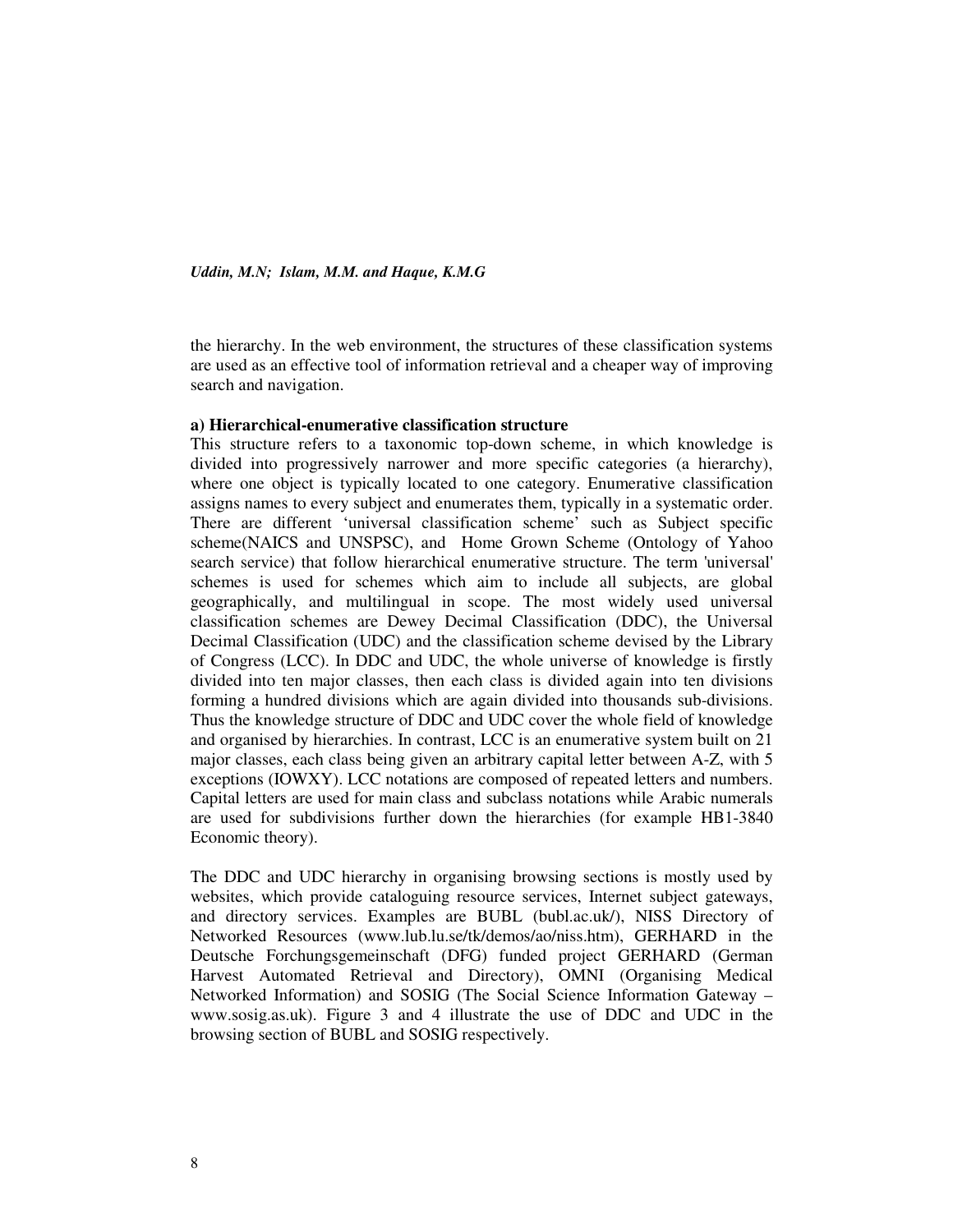

Figure 3: DDC Use in BUBL Information Service Browsing (bubl.ac.uk)

| <b>Social Science</b><br><b>Information Gateway</b>                                                                                                                                              |                                                                                                                                                                                                   | <b>IT HELP</b><br>$\Box$ sosig home                                                                                                                       |
|--------------------------------------------------------------------------------------------------------------------------------------------------------------------------------------------------|---------------------------------------------------------------------------------------------------------------------------------------------------------------------------------------------------|-----------------------------------------------------------------------------------------------------------------------------------------------------------|
|                                                                                                                                                                                                  |                                                                                                                                                                                                   | Your Guide to the Best of the Web for Social Science                                                                                                      |
| <b>ABOUT US</b><br><b>WHAT'S NEW</b><br>in SOSIG                                                                                                                                                 | Search for:<br>Top 50 sites                                                                                                                                                                       | go)<br>Advanced Search Thesauri                                                                                                                           |
| <b>ADD RESOURCE</b>                                                                                                                                                                              | <b>Browse by Subject</b>                                                                                                                                                                          | Map of the SOSIG sections                                                                                                                                 |
| <b>MY ACCOUNT</b><br>What is My Account?<br>Member: Login<br>New user: Register<br><b>GRAPEVINE</b><br>What is Grapevine?<br>Conferences<br>Courses<br>Events<br>Departments<br>CVs<br>Likeminds | <b>Anthropology</b><br><b>Business and Management</b><br><b>Economics</b><br><b>Education</b><br><b>Environmental Science</b><br><b>European Studies</b><br>Geography<br><b>Government Policy</b> | Law<br>Philosophy<br><b>Politics</b><br>Psychology<br><b>Research Tools and Methods</b><br><b>Social Welfare</b><br><b>Sociology</b><br><b>Statistics</b> |
| <b>TRAINING</b><br>Tutorials                                                                                                                                                                     |                                                                                                                                                                                                   | <b>Women's Studies</b>                                                                                                                                    |
| <b>Materials</b><br>Events                                                                                                                                                                       | Region: World   Europe   UK                                                                                                                                                                       |                                                                                                                                                           |
|                                                                                                                                                                                                  |                                                                                                                                                                                                   | SOSIG Home   About Us   About Funders   Site Map   Contact Us                                                                                             |

Figure 4: Use of UDC in the Browsing Section of SOSIG (www.sosig.ac.uk)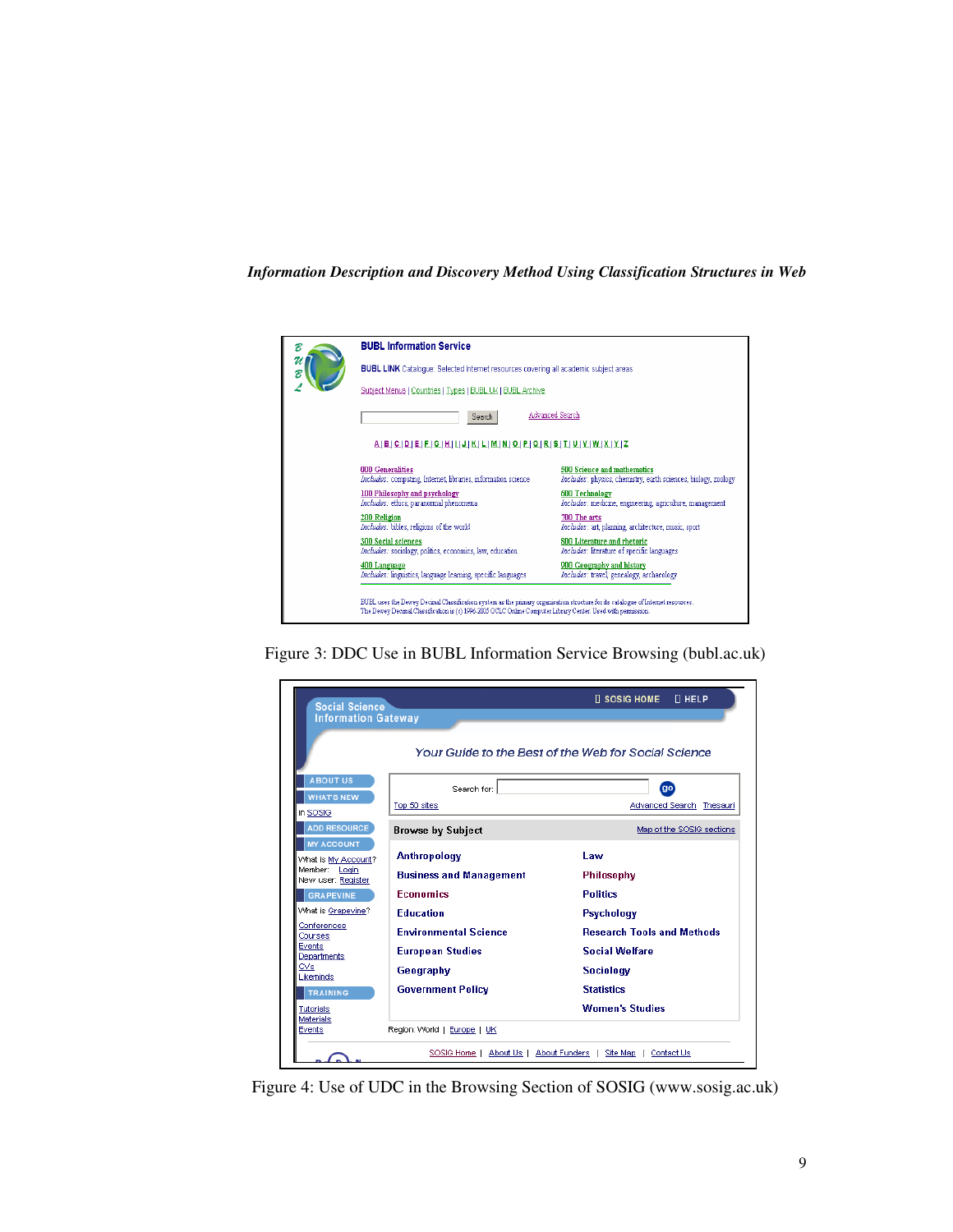There are several information services which use LCC for classification of resources. The WWW Virtual Library (vlib.org) and *CyberStacks (*www.public.istate.edu/ ~CYBERSTACKS/) are two fine examples*.* In *CyberStacks*, resources are organised under one or more relevant LC class numbers and an associated publication format and subject description (Figure 5).





Among the industrial taxonomy and ontologies**,** the UNSPSC classification structure provides an open global multi-sector standard coding system for accurate and efficient classification of products and services for e-business. UNSPSC is a hierarchical classification, having five levels which help to search products more precisely and allow company-wide visibility of spend analysis. It classifies more than 8,000 products and services around the world. UNSPSC is an eight-digit code and contains two-character numerical value and a textual description in each of the level, illustrated as follows: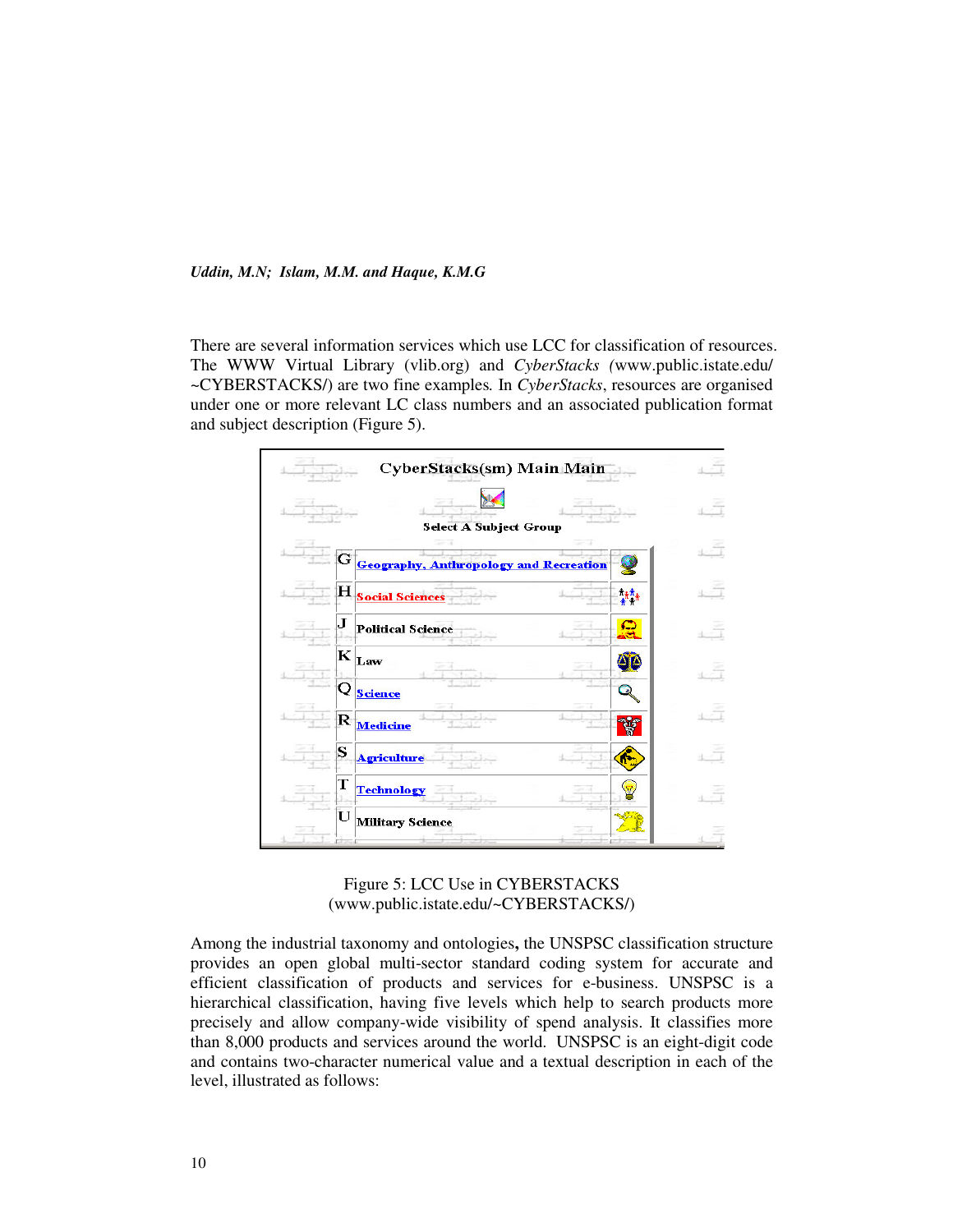• XX: *Segment*:

The logical aggregation of families for analytical purposes

- o XX: Family:
	- A commonly recognized group of inter-related commodity categories
		- XX: Class:
			- A group of commodities sharing a common use or function
				- XX: Commodity:
					- A group of substitutable products or services
						- XX: Business Function:
							- The function performed by an organisation in support of the commodity

The following hierarchy allows looking for lead refills to use the higher level terms to narrow search to the relevant domain that will most likely lead to the desired item. For example if we want to classify the good "Lead refills", UNSPSC classification number will be 44-12-19-02 *(*Figure 6)





## **(b) Faceted classification Structure**

Faceted classification is a bottom-up approach where each object (such as document or image) is tagged with certain set of attributes and values, called facets (orthogonal sets of categories), and the organisation of these objects emerges how a user may choose to access them. It is a method of multidimensional description and arrangement of information resources by their subject, attributes, or "aboutness"(Louie et al, 2003). It addresses the fact that users may look for a document resource from any number of angles corresponding to its rich attributes and multidimensionality. By encapsulating those distinct characteristics or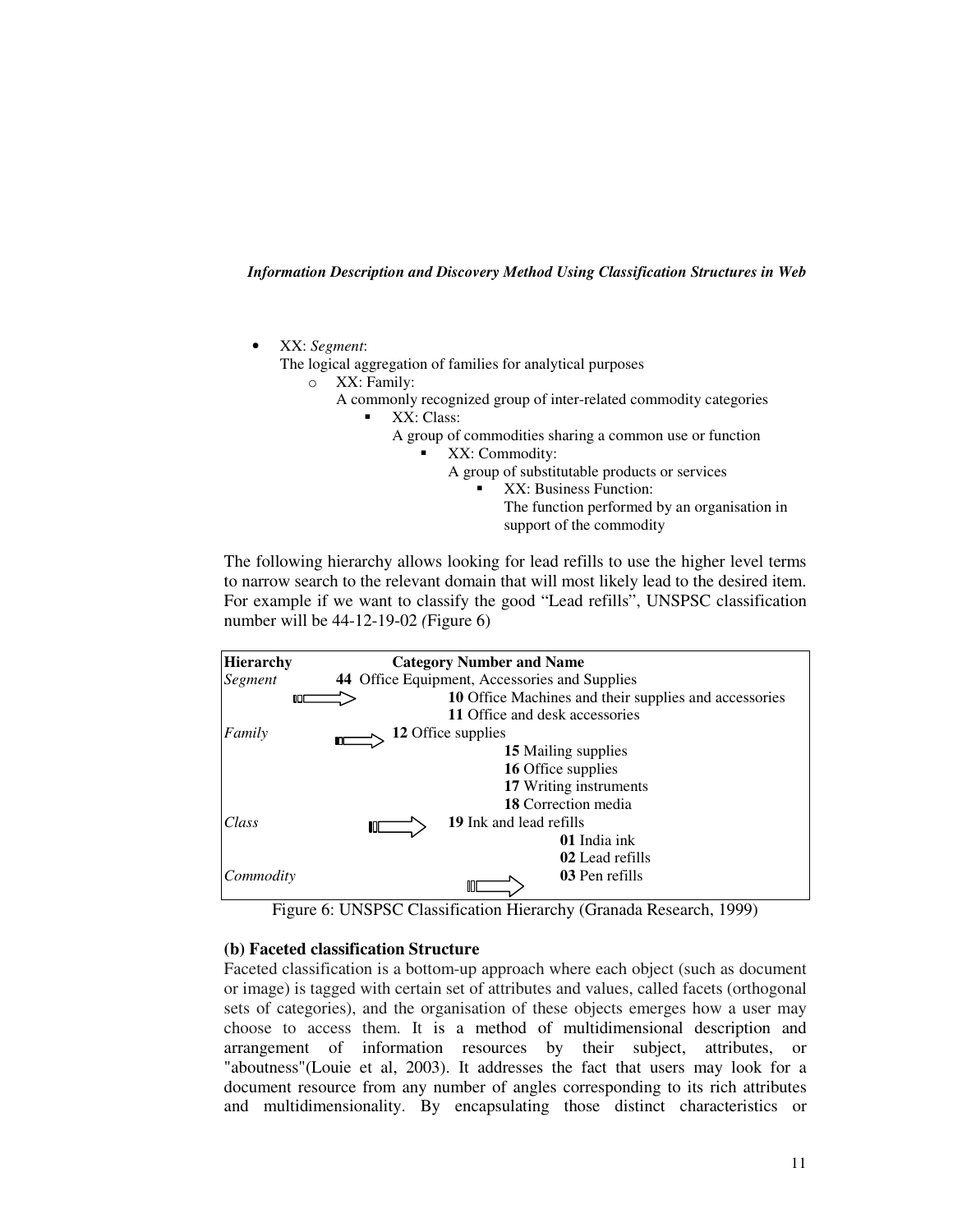dimensions as "facets", faceted classification system may provide multiple facets, or main categories of information object to identify a resource with greater flexibility in access. For example, in a shopping centre a user may look for items by product name, or brand name, or he may be interested in particular ingredients of the product and their price, or any of the combination of these information. Therefore, facets of a shopping centre can be "Product Name', 'Brand Name' Ingredients, and 'Price' under which particular information such as 'T-shirt', 'Nike', 'Cotton', and '\$20' can be arranged. Each of the facets contain isolates (content oriented metadata/facet element), or subcategories arranged in a hierarchy, which is used to classify, organise, and access the resource by browsing or querying in the Web.

A more simplified example can be given from Broughton (2004) in Table 1 to organise a collection of socks by representing all the characteristics of a particular sock in five facets: colour, pattern, material, function, and length. If applied to the Web, the structure is suitable for browsing and searching by combining any of the given attributes under the facets, such as a sock can be black plain cotton sock or blue striped silk sock for hiking. The combination of the item in searching can be made by providing an interface with multiple selection box or checkbox

| <b>Color</b> | <b>Pattern</b> | <b>Material</b> | <b>Function</b> | Length |
|--------------|----------------|-----------------|-----------------|--------|
| <b>Black</b> | Plain          | Wool            | Work            | Ankle  |
| Grey         | Striped        | Polyester       | Evening         | Calf   |
| <b>Brown</b> | Spotted        | Cotton          | Football        | Knee   |
| Green        | Checkered      | Silk            | <b>Hiking</b>   |        |
| Blue         | Novelty        | Nylon           | Protective      |        |

Table 1: Classification of Object Attributes by Facets (Broughton, 2004)

Ranganathan,(1960) was the first to introduce the word "facet" in library and information science, and the first to develop the theory of facet analysis in his Colon Classification (CC) scheme. He describes five fundamental facets, known as PMEST in CC:

- **Personality (Something in question or what the object is, e.g. a person, an** animal or event)
- Matter (what something is made of, physical matter)
- Energy (how something changes, is processed, evolves, or action)
- Space (where something is)
- $\blacksquare$  Time (when it happens)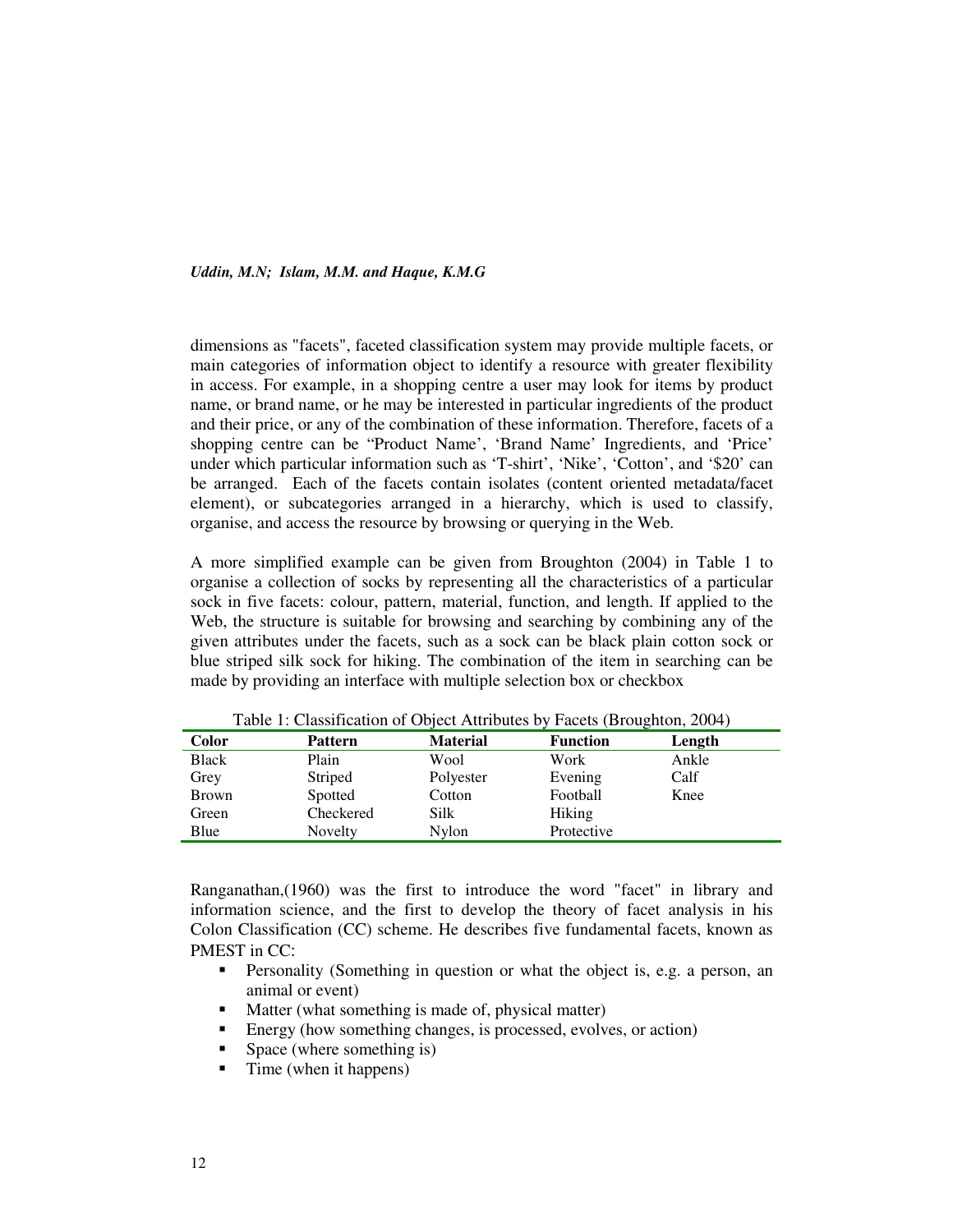For example, if a document discusses on "the design of wooden furniture in 18th century America." the facets would be as follows: Personality—furniture, Matter wood, Energy - design, Space - America, Time - 18th century. The resource is described by aggregating and combining the information element under each facet. "Wood" is a piece of that description which covers an area that none of the other pieces cover. Thus, the classification strength comes through combining the pieces together to form the whole (Taylor, 1999). The logical and predictable structure of faceted system makes it compatible with the requirements of electronic environment in a way that enumerative and pre-coordinated systems are not and can serve as the basis of all methods of information retrieval (Broughton, 2006). The system is compatible to develop graphical interfaces by exposing the domain concepts and objects attributes in the faceted taxonomies. Specifically, faceted classification can be used to:

- Directly find information by drilling down taxonomy of concepts.
- Refining or broadening the search within particular topics and with several different dimensions simultaneously.
- Group search results within browsable topics.
- Serve as a good basis for thesaurus creation

An example of how Ranganathan's Colon Classification impact in the organisation of web information according to several facets (personality, matter, energy, space and time) simultaneously, and how the shape of knowledge can more faithfully be rendered in the shape of the collection of these sites can be seen in Epicurious (www.epicurious.com). It is a website on cooking and basically provides recipe information. Recipes are examples of information for which hierarchical faceted metadata is used to provide search interface. Epicurious provides three interfaces for searching: a basic keyword search, an enhanced search to expose the faceted metadata search in the form of checkbox and a browser interface based on metadata facets to allow navigating through the collection. In the browse interface following facets are used which can be treated in view of PMEST.

| $\sim$         | Main Ingredients (e.g. Beans)              | Similar to Matter      |
|----------------|--------------------------------------------|------------------------|
| $\blacksquare$ | Cuisine, i.e. ethnic origin (e g. African) | Similar to Space       |
| $\mathbf{r}$   | Special consideration (e.g. Kid Friendly)  |                        |
| $\blacksquare$ | Preparation Method (e.g. Bake)             | Similar to Energy      |
| $\blacksquare$ | Season/Occasion (e.g. Christmas, Easter)   | Similar to time        |
|                |                                            | Similar to personality |
|                |                                            |                        |

Another example is Flamenco (FLexible Access to MEtadata in NOvel Combinations, http://orange.sims.berkeley.edu/cgi-bin/flamenco), an Image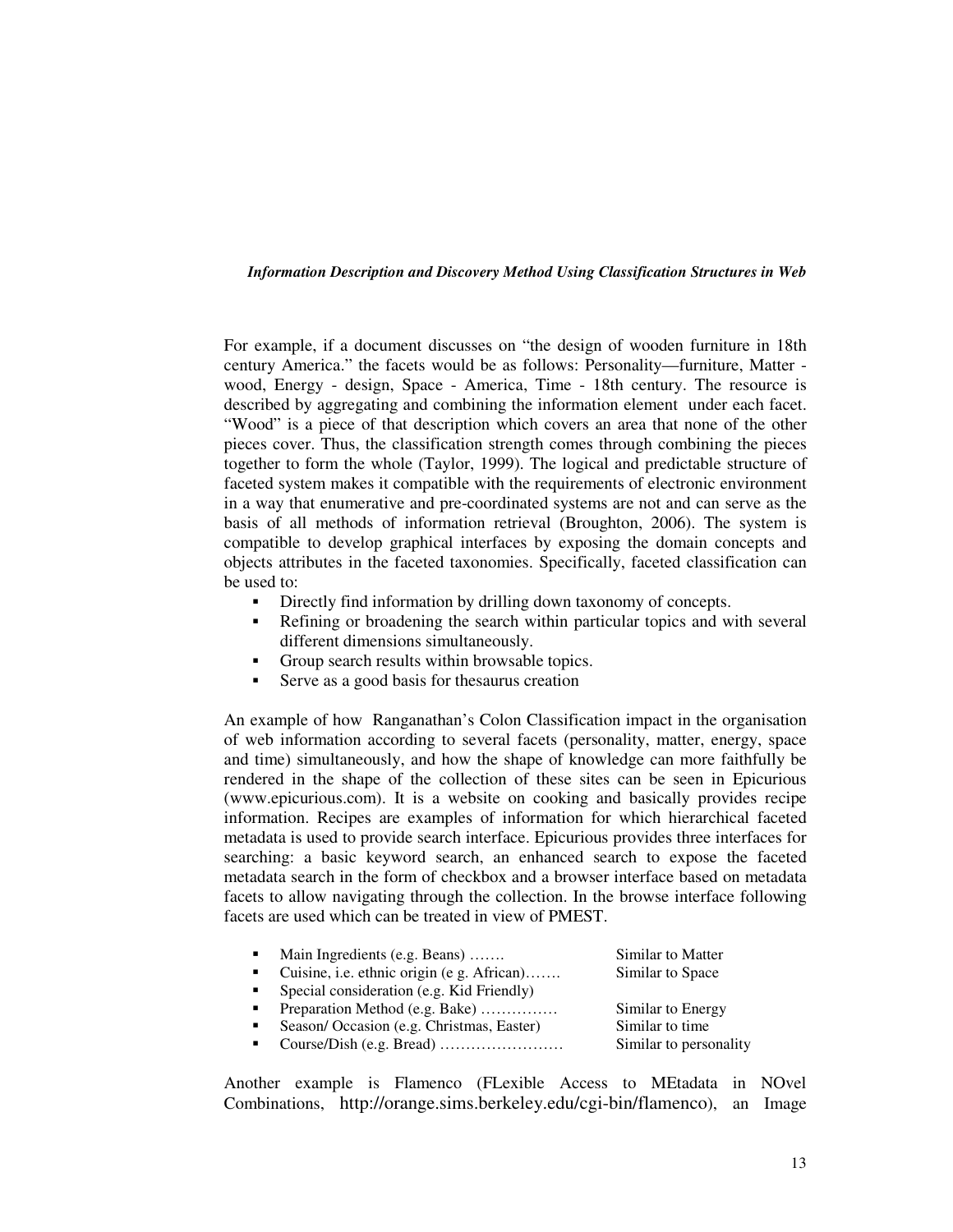Browser that provides access to an architectural image collection consisting of 36,000 images. The interface uses hierarchical faceted metadata in a manner that allows users to both refine and expand the current query, while maintaining a consistent representation of the collection's structure. The interface framework has the primary design goal of allowing users to move through large information spaces in a flexible manner without feeling lost. The site uses the facets some of which are as follows:

|  | Personality  |
|--|--------------|
|  | Time         |
|  | <b>Space</b> |
|  | Energy       |
|  | Personality  |
|  | Matter       |

Thus it can be seen that faceted classification in the Web can serve as a better information retrieval tool, which provides a more legible and understandable knowledge structure to develop an information architecture that can closely imitate the user need in the web. Faceted classification with multidimensional organisation of content can fit very well in the web information architecture for the ease of navigation and searching. As mentioned by Kwasnik (1999) and quoted by Denton (2003) "The notion of facets rests on the belief that there is more than one way to view the world ... Facets make a multi-dimensional organisational scheme, and web browsers are an easy and familiar tool for navigating many dimensions. All of the benefits of faceted classifications can be realized and provided on the web."

#### **(c) User-Oriented Classification**

An informal classification called Folksonomies recently comes into the practice to provide Web-specific classification issues. Folksonomy is the practice of collaborative categorization of web resources using freely chosen tags or keywords, that is, storing and retrieving the web content by using one's own descriptors. A folksonomy is a user-generated classification, emerging through bottom-up consensus (Wright, 2005). An important aspect of a folksonomy is that it comprises terms in a flat namespace – that is, there is no hierarchy, and no directly specified parent-child or sibling relationships between these terms. It generates "related" tags automatically, which cluster tags based on common URLs. This is unlike formal taxonomies and classification schemes where there are "multiple kind of explicit relationships between terms" (Mathes, 2004). Folksonomies require people to associate keywords with content and generate a list of popular keywords by tagging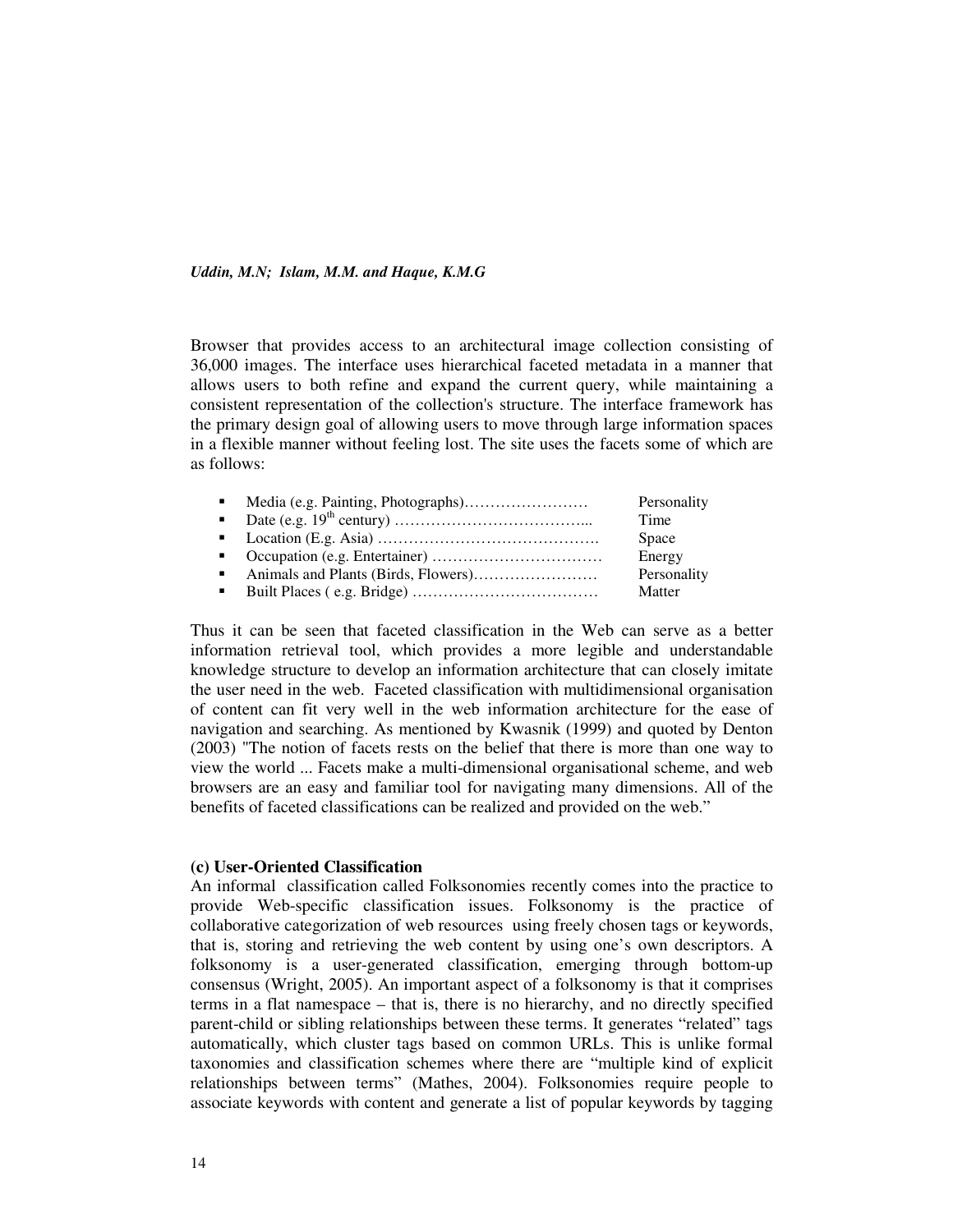all the related documents that other users store in a particular website. Using popular keywords gives the users the "reward of visibility, to see one's own content gravitate in evidence in the system" (Emanuele, 2005), and folksonomies lead to a shared collection of web documents through user's choice of classification.

In contrast to formal classification methods, this phenomenon typically arises in non-hierarchical communities, such as public websites and weblogs, as opposed to multi-level teams. Since the organisers of the information are usually its primary users, folksonomy produces results that reflect more accurately the population's conceptual model of the information. The practice is also known as free tagging, open tagging, ethnoclassification, faceted hierarchy, or distributed classification. Figure 7 shows the Del.icio.us site where its user community collaboratively organise a shared set of resources by assigning classifiers or tags.

|                                                                                        | del.icio.us                                                                                                                                             | popular   help<br>login   register    |
|----------------------------------------------------------------------------------------|---------------------------------------------------------------------------------------------------------------------------------------------------------|---------------------------------------|
| find and discover favorites                                                            | search                                                                                                                                                  | popular tags<br>» see more tags       |
|                                                                                        | » Keep all your favorites in delicious and access them from home, office, anywhere.                                                                     | blog                                  |
| » Share your favorites with family, friends, and colleagues.                           | software                                                                                                                                                |                                       |
| » Discover new sites from the delicious community (browse, find, get recommendations). | design<br>programming<br>weh<br>reference                                                                                                               |                                       |
| Recent favorites: (what are these?)                                                    |                                                                                                                                                         | music<br>tools                        |
| Just posted                                                                            | mt-daapd-0.2.3 ShiftJIS/UTF-8両対応バッチ<br>by prompt and 7 other people                                                                                     | news<br>art<br>linux                  |
|                                                                                        | re- Presenting Moodle within a Portal and CMS - Max Tsai's Website<br>to uportal esupportail cms to.cri.n2 by ziller                                    | shopping<br>webdesign<br>google       |
|                                                                                        | Paper Source - Do Something Creative Every Day - spend \$100 or more and receive free shipping<br>to shopping stationary by libjen  and 59 other people | css.<br>technology                    |
|                                                                                        | :: Enredando sobre todo un poco ::<br>to amigos, varios, literatura by tripix                                                                           | blogs<br>ajax<br>howto                |
|                                                                                        | Slashdot   Music Industry Backlash Against Sony Rootkit<br>to sony music industry ethics drm mm by ihmostyn                                             | search<br>development                 |
|                                                                                        | famfamfam.com: Icons<br>ちっちゃくて小奇麗なアイコン。via secondlife@hatena<br>to icon by babie  and 721 other people                                                  | web2.0<br>politics<br>fun<br>husiness |
|                                                                                        | TT-språket, språkvård för svensk nyhetsförmedling<br>Skrivregler<br>to reference language by blenda  and 2 other people                                 | video<br>internet<br>photography      |
|                                                                                        | nxml-mode-os-additions el<br>"Additions  to revert and edit the current buffer's schema file."<br>to emacs xml .el by straup                            | games<br>php<br>tech<br>mac           |
|                                                                                        | XS: Fantasy Football Leagues<br>to favorite by redCashion  and 1 other person                                                                           | humor<br>security                     |

Figure 7: The Delicious Page Showing the Use of Folksonomy (http://del.icio.us/)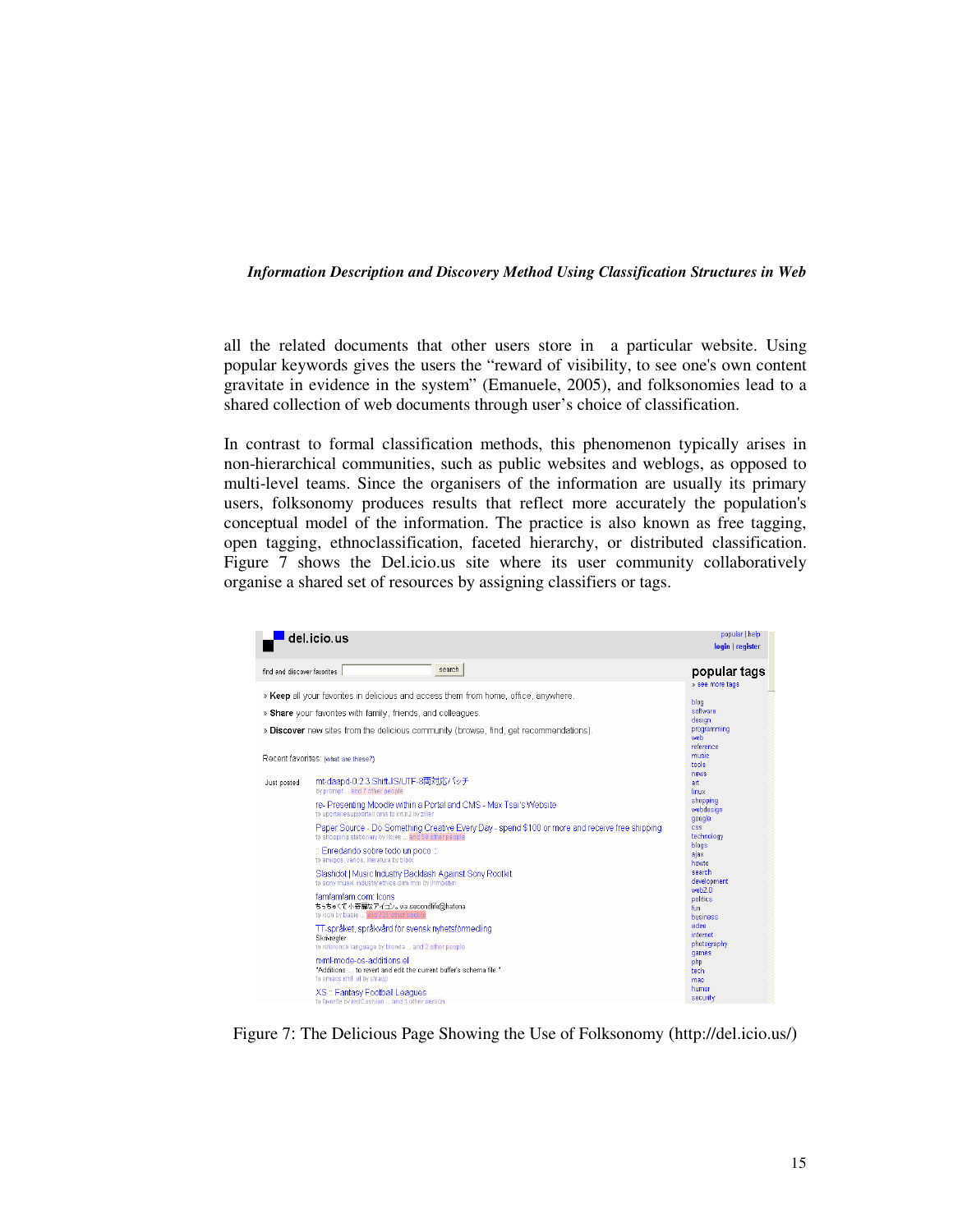#### **Recommendation of Using Classification Structure in Web**

The implementation of classification structure in Web information service should depend upon the scope of its service. The audience-based classification schemes make sense when the informational domain caters to clearly delineated audiences (Rosenfeld & Morville, 2002) for which document resources can be arranged by topic, task, alphabet, chronology, geography, or a hybrid scheme. Normally, for the cataloguing and subject services, hierarchical-enumerative structure from a wellknown classification scheme can be chosen to develop the web interfaces. By harmonizing the corporate need and users' convenience in searching and browsing, a specific universal or a subject specific scheme, or even a home-grown scheme can be used to create the information structure. But often a simple hierarchical structure when applied to web design treats web knowledge as an integrated whole, which is divided and subdivided into specific group in a tree-like structure. Therefore, it is not capable of expressing the multi-dimensional properties and relationships of digital objects where no specific ordering is dominant. To alleviate the limitation of hierarchical structure, specifically in designing an Internet selling or commercial websites, faceted classification system can be used to classify and organise the web document in multiple independent taxonomies to provide multiple ways of locating and accessing to a document. On the other hand the approach of folksonomy as user generated classification is not an alternative to the formal classification systems but can be a powerful and innovative tool if apply only under the right circumstances, most often in developing community sites, along with other classification structures.

In developing the classification taxonomy in any of the hierarchical or faceted approach, three key factors such as context, users, and information content of the system need to be focused to make an appropriate articulation of information architecture. Context is the organisation environment and the coverage of information based on which taxonomy will be developed. This considers the organisational objectives, geographical coverage, types of applications where taxonomy will be used, corporate culture, and artifacts within the organisation or across the organisation boundary. Users refer to the target audience for the taxonomy, user profiles, and user characteristics in terms of information usage patterns. Content is the type of information that will be covered by the taxonomy or that the taxonomy will be built upon. These three factors provide a "trinity compass" in the road of developing classification structure (Morrison, 2003):

Following the trinity compass, the taxonomy development process typically involves the steps of forming a team with people of different expert group, defining the scope in the context of corporate goals, content and user interest, and then creating the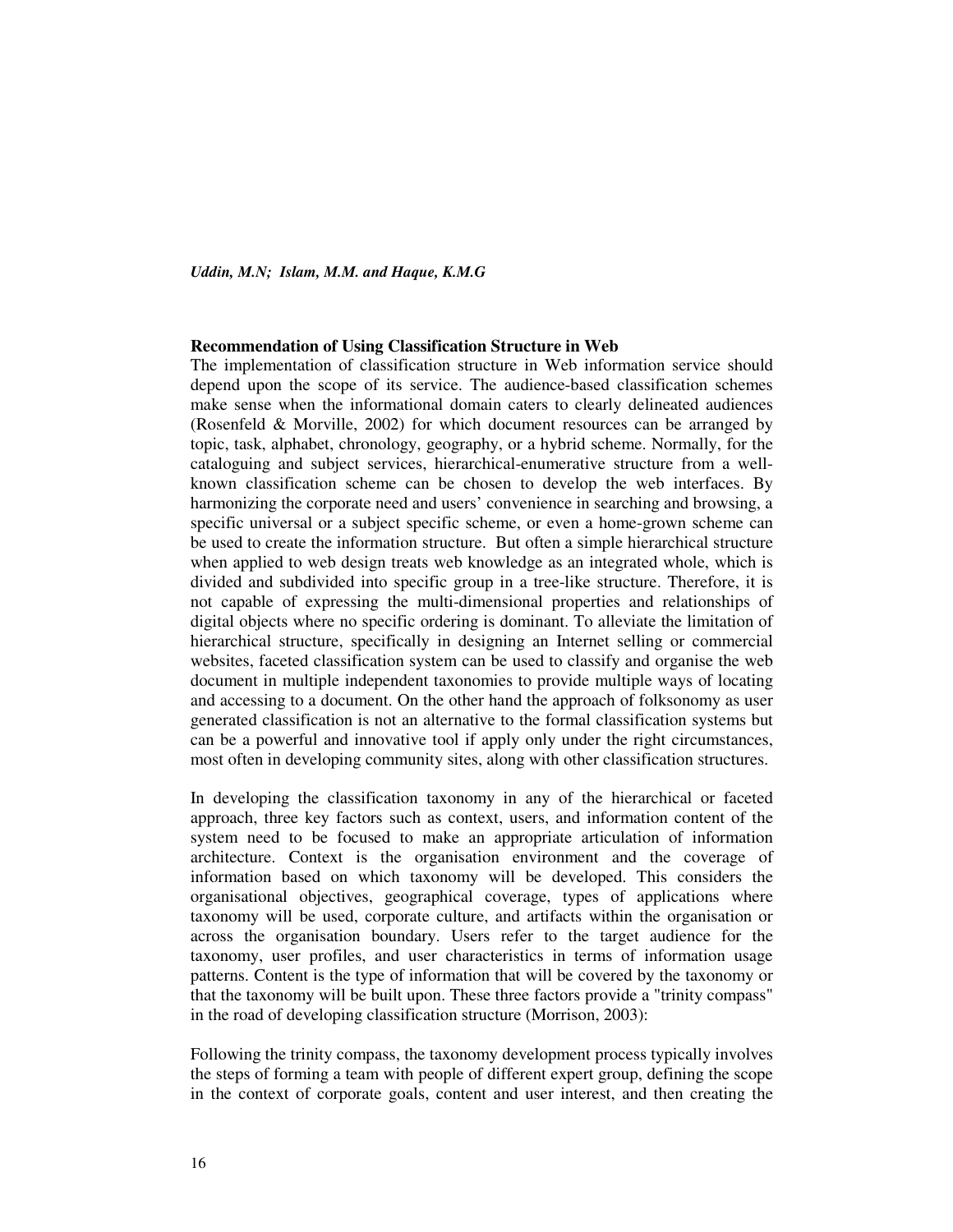taxonomy either manually or automatically or a using combination of both, which follows implementation by tagging the content. Figure 8 illustrates the process.



Figure 8: Taxonomy Development Process (Morrison, 2003)

There are some rules that can be followed to design a good taxonomy. First, it would be fine if the hierarchical categories are mutually exclusive to provide balance between exclusivity and inclusivity within the single organisational scheme. Mutually exclusive means each of the categories describes one single aspect of information object and should not contain the element of other categories. Second, balance should be provided between breadth and depth in the taxonomy. Breadth refers to the number of options at each level of the hierarchy. Depth refers to the number of levels in the hierarchy. If a hierarchy is too narrow and deep, users have to go through many levels to find what they are looking for, which is often frustrating**.** Figure 9 illustrates the narrow-and-deep hierarchy in which users are faced with six steps to reach the deepest content. In the broad-and-shallow hierarchy, users must choose from ten categories to reach ten content items. In designing breadth, we should also take into consideration the cognitive limits of the human mind, as users will have to many options if a hierarchy is too broad and shallow (Rosenfeld and Morville, 2002).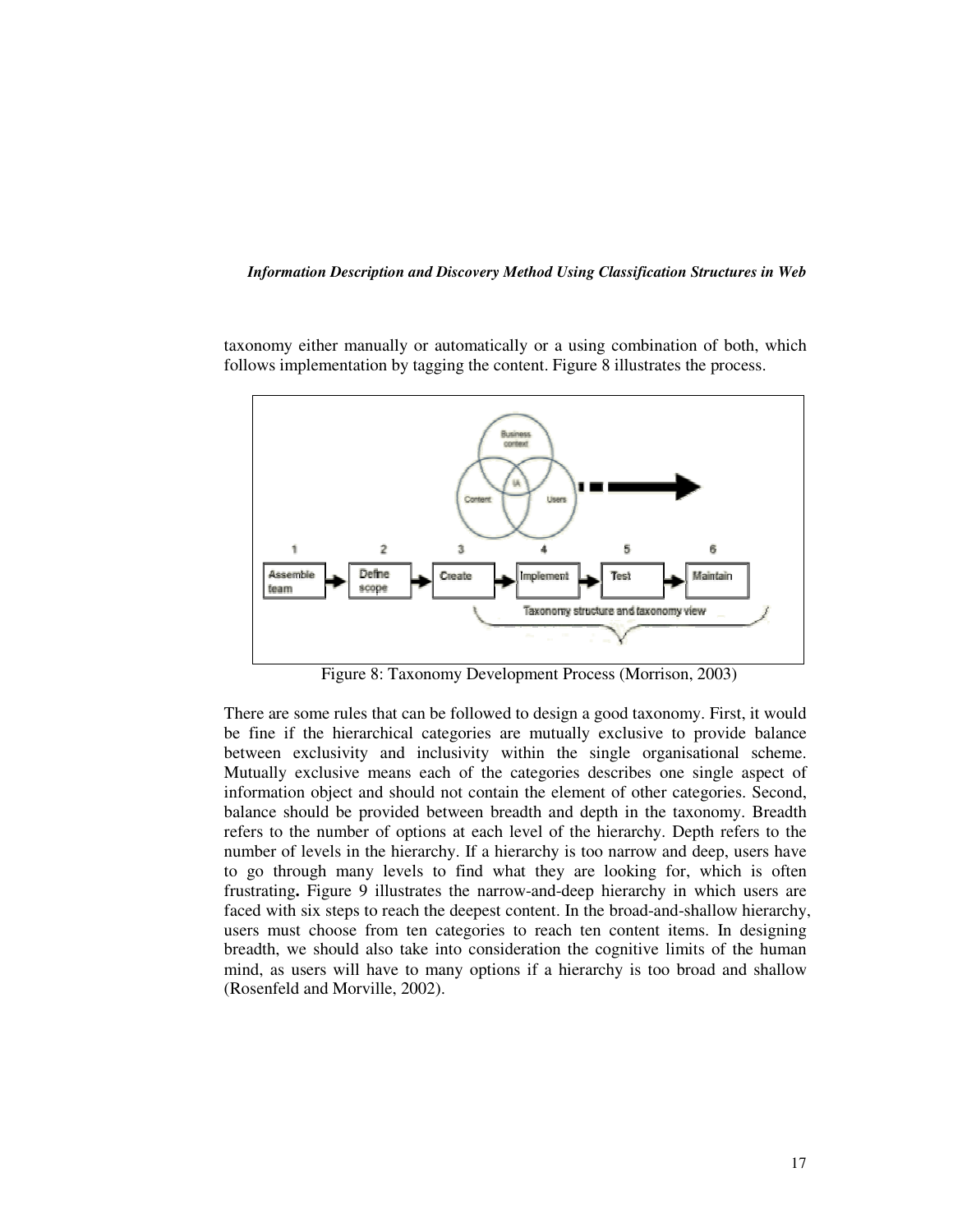

Figure 9: Balancing Depth and Breadth of Taxonomy (Rosenfeld and Morville, 2002)

# **CONCLUSION**

Classification systems involve structuring knowledge in different ways, although mostly hierarchical is in a tree structure, and the classification taxonomies emerge in relation to the need of different domain. This paper defines the concepts related to the recent development in classification and gives an overview with case studies of using classification structure in information description and discovery in the web. The study found that hierarchical structure is used mostly in directories, subject gateways and in cataloguing the e-content while faceted structure is used in the commercial sites to effectively organise and retrieve the web document through a multidimensional hierarchy. A third approach known as Folksonomy has emerged as a user oriented classification in Web without maintaining any explicit relationship of classifying document. The authors suggest using this approach as a supplement of formal classification by integrating it into community websites. The right use of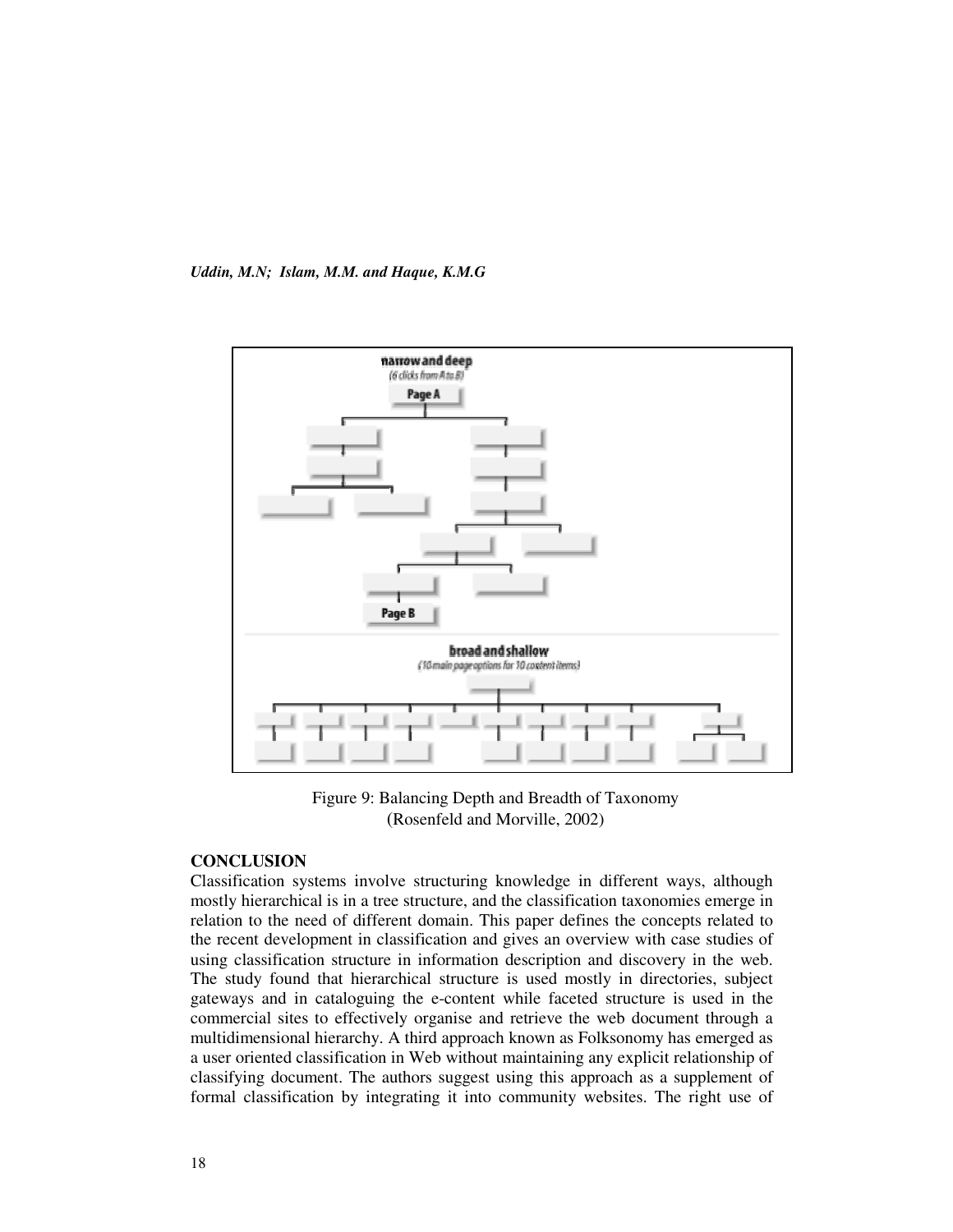classification structure in the web information architecture can provide a userfriendly interface that can serve as a cheaper method of information retrieval and can ensure the optimum use of corporate information.

#### **REFERENCES**

- Argo, G. 2004. *Classification and taxonomies*. School of Information, University of Texas at Austin. Available at: http://www.ischool.utexas.edu/~i385e/ resources.html
- Beck, H and Pinto, H. S. 2002. *Overview of approach, methodologies, standards, and tools for ontologies.* Agricultural and Biological Engineering Department of Information Systems*,* University of Florida, The Agricultural Ontology Service, UN FAO.
- Borst, P. 1997. *Construction of engineering ontologies for knowledge sharing and reuse.* Ph.D. Dissertation. Tweente University.
- Broughton, V. 2004. Faceted classification. *Essential Classification*, Facet, London, pp. 257-83.
- Broughton, V. 2006. The need for a faceted classification as the basis of all methods of information retrieval. *Aslib Proceedings: New Information Perspectives*, Vol. 58, no. 1/2 : 49-72.
- Buchanan, B. 1979. *Theory of library classification*. London: Bingley.
- Conway, S., and Sligar, C. 2002. *Unlocking knowledge assets*. Redmond, Washington: Microsoft Press.
- Denton, W. 2003. *How to make a faceted classification and put It on the web*. Available at http://www.miskatonic.org/library/facet-web-howto.html
- Edols, L. 2001. Taxonomies are what? *FreePint, 97*, 9-11. Available at http://www.freepint.com/issues/041001.pdf
- Emanuele, Q. 2005. Folksonomies: power to the people. Paper presented at *The ISKO Italy-UniMIB Meeting* : Milan, Available at http://www.iskoi.org/doc/folksonomies.htm#limits
- English, J., Hearst, M., Sinha, R., Swearington, K., and Yee, P. 2003. *Examining the usability of web site search.* Available at http://bailando.sims.berkeley.edu/ papers/epicurious-study.pdf
- Granada Research.1998 *Using the UNSPSC: Why coding and classifying products is critical to success in electronic commerce*. Available at: http: www.unspsc.org/AdminFolder/ Documents/UNSPSC\_White\_Paper.doc
- King, M. 2001. *A tangled web.* Available at http://www.etailersdigest.com/ resources/Specials/Tangled\_Web.htm